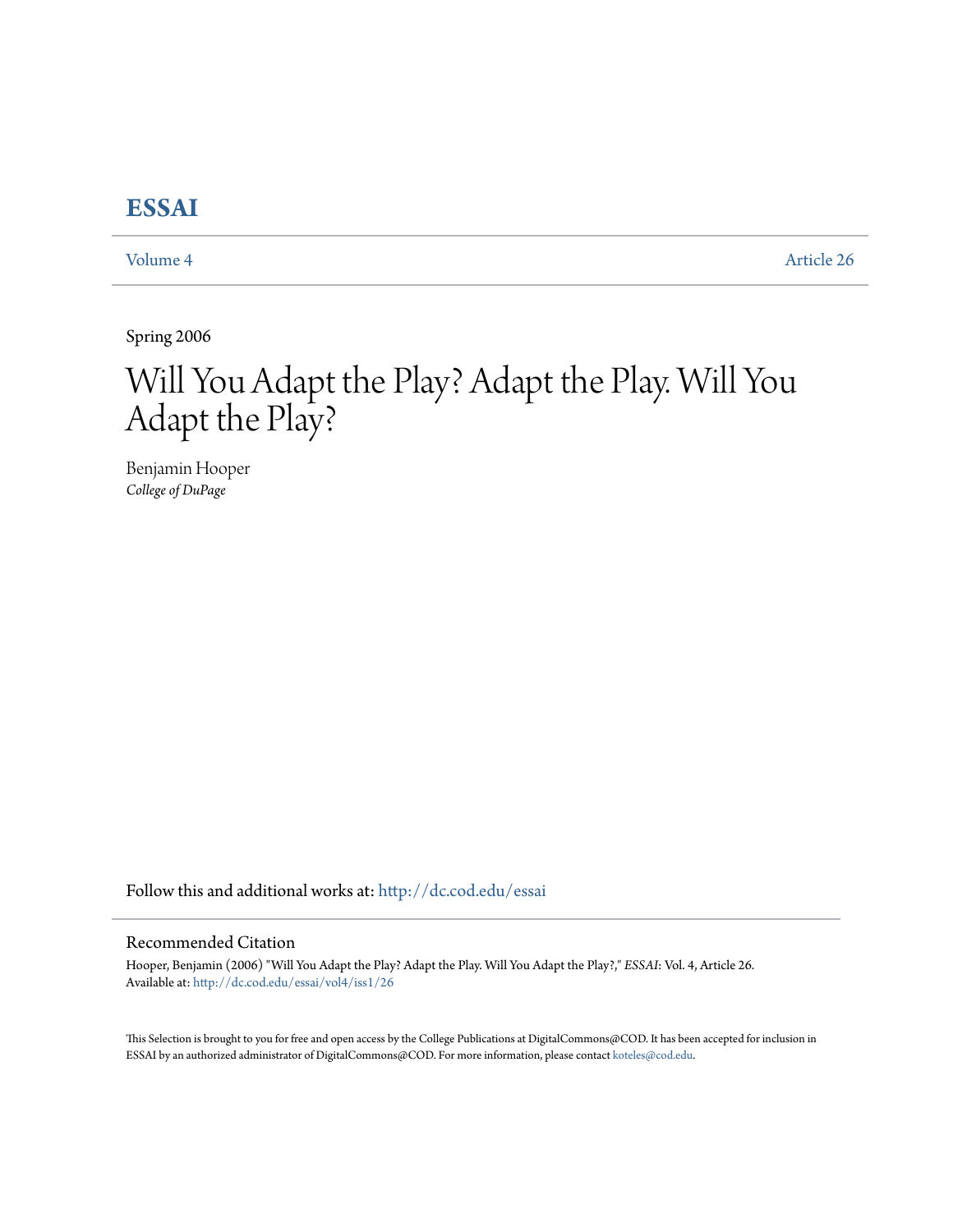Will You Adapt the Play? Adapt the Play. Will You Adapt the Play?

#### by Benjamin Hooper

#### (English 1102)

The Assignment: Students were asked to select a play, read it, and then watch the movie version of the work. After doing so, they were required to write an essay which identified and illustrated the strategies used by the screenwriter and director to open up the play and make it more cinematic.

avid Mamet's play *Glengarry Glen Ross*, first staged and published in 1983, won the author a Pulitzer Prize for Drama in 1984 (Sauer 143). It was hailed by one critic as "a play with real muscle," "carving characters and conflicts out of language" (Cushman). In addition to avid Mamet's play *Glengarry Glen Ross*, first staged and published in 1983, won the au a Pulitzer Prize for Drama in 1984 (Sauer 143). It was hailed by one critic as "a play wire real muscle," "carving characters and conf Guild, and a nomination for a Tony Award (Sauer 143). Given the play's success, the process of translating it into a feature film would be a daunting task for even the most expert of filmmakers. Indeed, Charles Eidsvik once wrote that "not only are our expectations higher for adaptations; what we are willing to put up with is radically less" (669). Nonetheless, nearly a decade after the play was first published, the task of adapting, or "opening up," the play was taken on by director James Foley, who toiled in collaboration with Mamet himself.

An adapted work generally follows one of three basic models: literal, faithful, or loose. A literal adaptation is nearly identical to the source material, changing only what is necessary for the shift in medium. In contrast, faithful adaptations often feature several changes in terms of characters, plotlines, and settings, but remain true to the "spirit" of the original work and usually retain the same main storyline and characters as the source. A loose adaptation is usually characterized as having little in common with the work it is derived from, sharing only scattered elements of the original and sometimes borrowing the work's title (Georgalas). Although Mamet took numerous steps to open up *Glengarry Glen Ross* for the screen -- including the creation of additional characters, expanding the set, and dramatizing additional scenes -- the film remained true to the themes, characters, and main storyline of the play, qualifying it as a faithful adaptation.

The stage version of *Glengarry Glen Ross* follows an evening and a day in the lives of realestate salesmen Shelly "The Machine" Levene, Richard Roma, Dave Moss, and George Aaronow as they struggle to cheat and manipulate their customers, employers, the police, and each other. The play opens in a Chinese restaurant with Levene, Moss, and Roma engaged in three separate games of manipulation. First, Levene attempts to bribe office manager John Williamson into giving him premium leads, which he believes will allow him to break his bad streak and get back to the top of the board. Elsewhere in the restaurant, Moss tries to convince fellow discontent Aaronow that the key to halting their own bad luck is to steal the leads and sell them to a competitor in exchange for cash and jobs, while Roma shares a drink with a fellow restaurant patron whom he hopes to manipulate into buying some land. The next day, the salesmen arrive to find that the office has been ransacked, and the leads stolen. Police question all of the office's occupants. As this is occurring, Levene arrives triumphant to announce he has made a major sale, and Roma's drinking partner from the previous night backs out of the deal. In the end, Williamson discovers it was Levene, not Aaronow, whom Moss eventually convinced to steal the leads, and the play ends with the police taking Levene into the office for questioning after Williamson apparently told them of his findings.

In order to expand on the world the characters live in, Mamet and Foley added additional scenes, locations, and characters to the film. Mark Caro wrote in his article "Reading Between the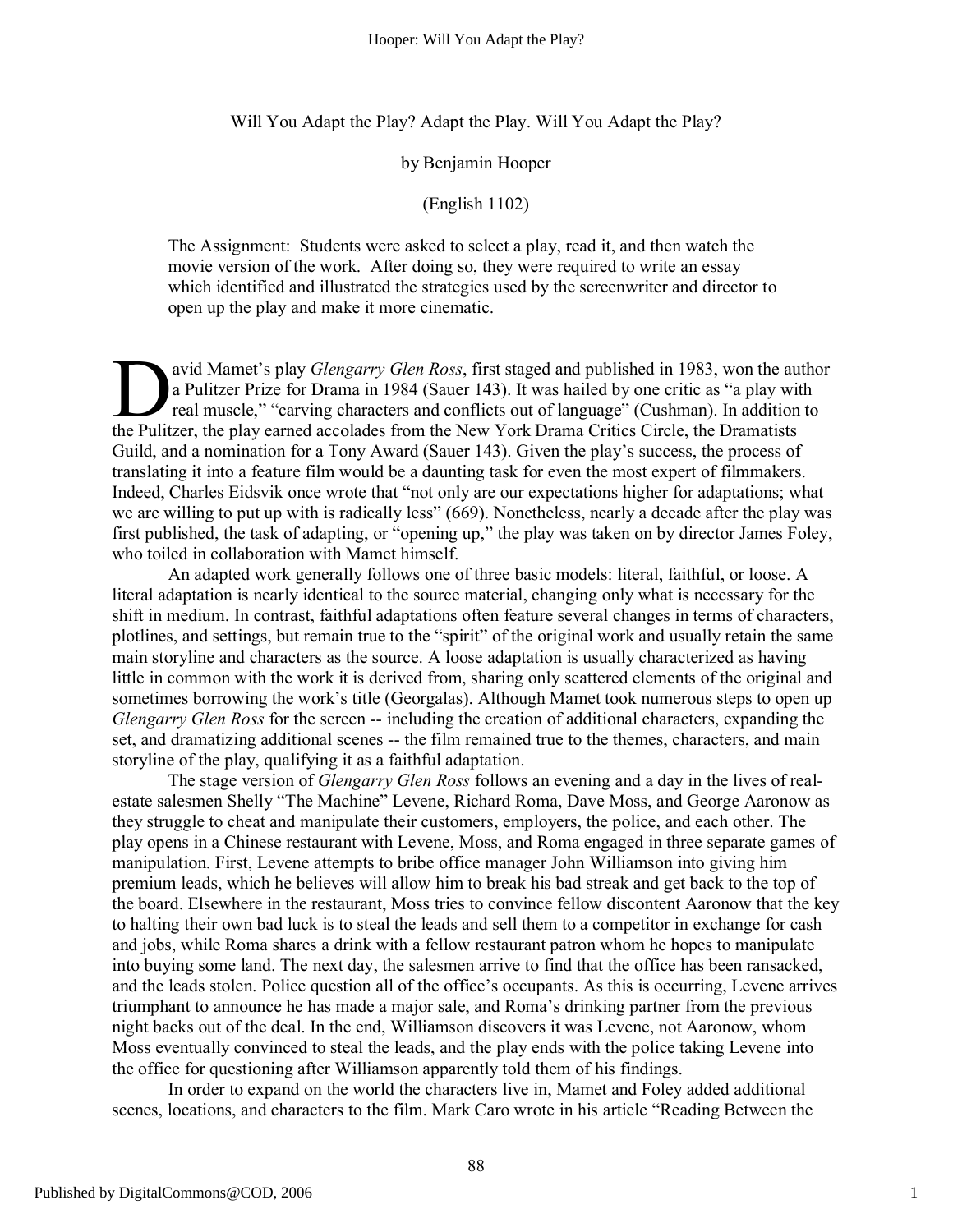#### *ESSAI, Vol. 4 [2006], Art. 26*

Lines" that "to make material work on cinematic terms, film-makers often add as well as subtract, creating new characters and situations to communicate more clearly what they think the [play's] ideas are" (2). By far the most radical of the added scenes takes place in the real estate office early on in the film, concurrent to Roma's discussion with James Lingk in the restaurant. The scene marks the sole appearance of the character Blake (Alec Baldwin). This character, and the scene in which he appears early in the film, are never even mentioned in the play. Blake, a successful and wealthy salesman, was sent by the office's owners, Mitch and Murray, to assist Williamson (Kevin Spacey) in motivating Levene (Jack Lemmon), Moss (Ed Harris), and Aaronow (Alan Arkin) to improve their sales rankings. Blake goes about the process of motivation via a series of insults and threats. Jack Lemmon said of the scene: "I think Alec's part -- which he played brilliantly -- I think really explained the situation early on in the film and really let people know the pressure these guys were under, which was enormous" (*The Charlie Rose Show*). The scene serves to raise the stakes for the salesmen, as Blake informs them that only the two top sellers will be retained by the company once the current sales contest ends. For the rest of the film, the salesmen work with the knowledge that their jobs are on the line, and with the possible exception of Roma, who was not present at the meeting, they know they will most likely not be one of the top two sellers. As Lemmon said, the scene shows the audience the pressure the men are under, as well as allows viewers to more fully sympathize with the desperation that drives the men and their actions.

Another example of a scene in the film that was not taken from the play occurs at the very beginning of the movie. To be precise, the Chinese restaurant conversations are preceded by a scene featuring Levene and Moss using payphones outside in the street. These phones are located part way between the restaurant and the real estate office. This scene is a prime example of expanding the story's setting, showing the audience a part of the characters' world that wasn't visible in the play. This adds to the realism of the setting, and helps the audience to better visualize the scope of that world. What's more, it helps to illustrate the relationship between the restaurant and the office in terms of location and interaction.

The scene also serves to expand upon a subplot only mentioned briefly in the play, that of Levene's comatose daughter. In this scene, Levene speaks on the phone to hospital officials and learns that his daughter's care is in danger of being cancelled due to his failure to pay owed money to the hospital. The subplot is revisited later in the movie, as Levene makes three more calls to the hospital to enquire about his daughter's condition and insists that he'll have the money for her care soon. The story is alluded to in a more subtle fashion every time the movie shows Levene sitting at his desk and the photo of his daughter is prominently displayed. This subplot creates sympathy for Levene's character that was not present in the play. In the original text, Levene was portrayed as selfish, always attempting to con someone. But the expansion of the daughter subplot shows a more human aspect of Levene -- that of a man who loves his family. The audience can then infer that it is not pure greed that drives Levene's actions, but also a desire to support his family and pay for his ailing daughter's medical needs.

Further sympathy for Levene is created by another additional scene not dramatized in the play. After being heavily berated by Blake and told of the jeopardy his job is in, Levine shows up at the door of a prospective customer he spoke with on the phone. However, Levene finds that the woman he spoke with is not home, and speaks instead with her husband, Mr. Spannel (Bruce Altman). Spannel, while polite, reveals himself not to be as easily gulled as his wife, and sees through Levene's attempts to con him into a sale. The scene serves as an example of Levene's day to day life, continuing his bad streak of being rejected by uninterested customers and finding no sympathy from his superiors at the office.

In addition to dramatizing new scenes, the filmmakers changed the locations for some preexisting scenes and altered the content of some of those scenes. Most of these changes take place in the first half of the movie, and deal with the three conversations that open the play. While the setting